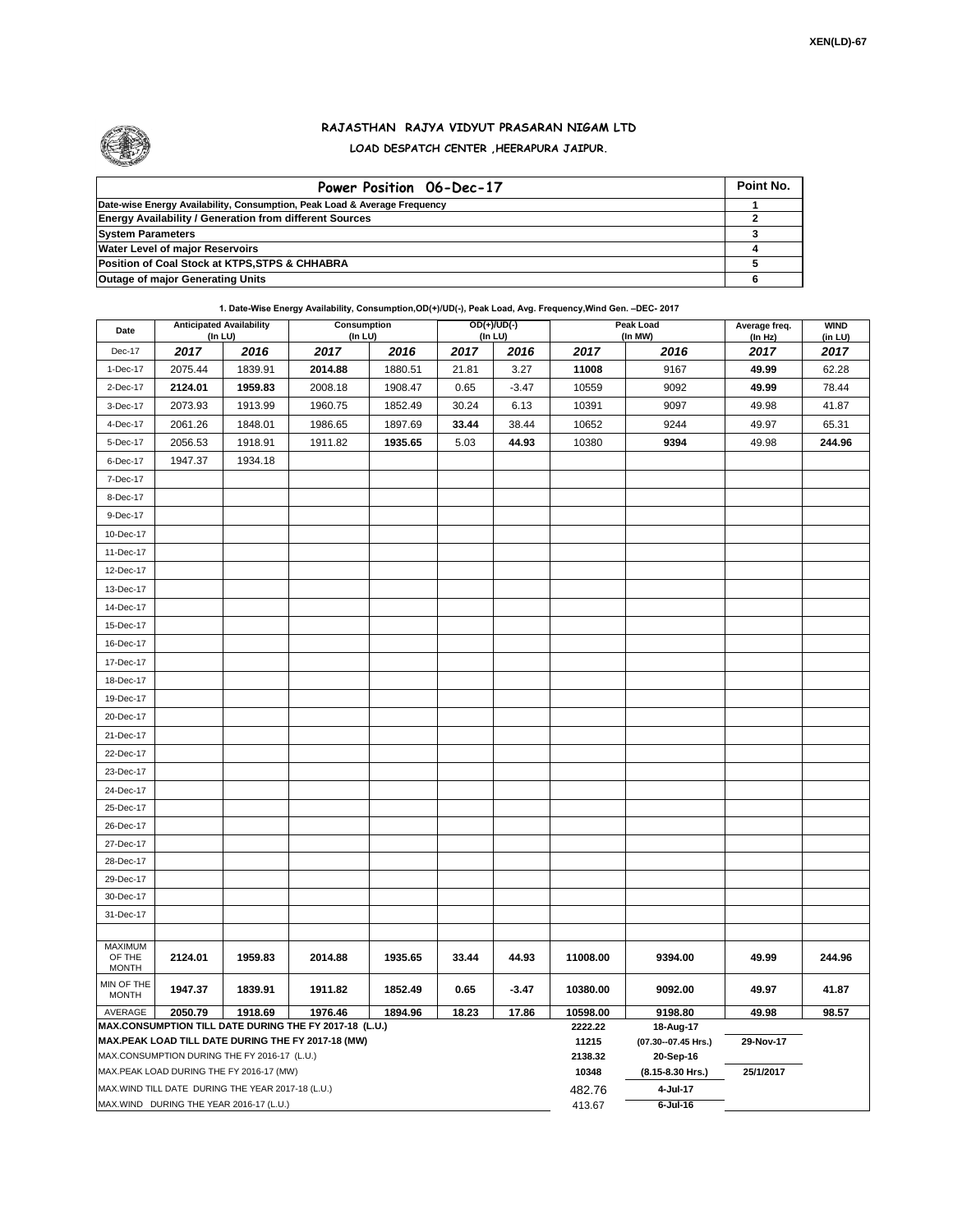## **2.Anticipated Availability/Generation From Different Sources**

| (In LU)        |                                                              |                   |                    |                 |  |  |  |  |  |
|----------------|--------------------------------------------------------------|-------------------|--------------------|-----------------|--|--|--|--|--|
| S.No.          | Sources Available to Rajasthan / Installed                   | Prior             | Prior              | Actual          |  |  |  |  |  |
|                | Capacity as on 30.09.2016                                    | assessment of I   | assessment of      | Energy          |  |  |  |  |  |
|                | (In MW)                                                      | Avail. For next   | Avail.             | Received        |  |  |  |  |  |
|                |                                                              | Dav               |                    |                 |  |  |  |  |  |
| 1              | KTPS (1240/1240)                                             | 226.00            | 5-Dec-17<br>222.00 | 182.95          |  |  |  |  |  |
| $\overline{2}$ | STPS (1500/1500)                                             | 162.00            | 216.00             | 155.69          |  |  |  |  |  |
| 3              | DHOLPUR GAS CCPP (330/330)                                   | 0.00              | 0.00               | 33.30           |  |  |  |  |  |
| 4              | RAMGARH (273.5/273.5)                                        | 46.00             | 46.00              | 38.89           |  |  |  |  |  |
| 5              | RAPP-A(200/200)                                              | 42.00             | 42.00              | 42.82           |  |  |  |  |  |
| 6              | MAHI (140/140)                                               | 0.00              | 0.00<br>38.62      | 7.60            |  |  |  |  |  |
| 7<br>8         | CHAMBAL (RPS+JS) (135.5/271)<br>GIRAL LIGNITE (250/250)      | 38.62<br>0.00     | 0.00               | 30.69<br>0.00   |  |  |  |  |  |
| 9              | CHHABRA TPS 1000/1000)                                       | 216.00            | 211.00             | 182.58          |  |  |  |  |  |
| 10             | ADANI (TPS) + KALISINDH (TPS)                                | 112.00            | 131.43             | 118.48          |  |  |  |  |  |
|                | (1200+1200/1320+1200)                                        |                   |                    |                 |  |  |  |  |  |
| 11             | WIND FARM (3980.40/4119.15)                                  | 200.00            | 122.00             | 244.96          |  |  |  |  |  |
| 12<br>13       | SOLAR POWER(737.70/1295.70)<br>CAPTIVE POWER PLANTS          | 0.00<br>0.00      | 0.00<br>0.00       | 0.00<br>0.00    |  |  |  |  |  |
| 14             | REGIONAL (INTRA STATE) O.A. (VLTPS)                          | 0.00              | 0.00               | 0.00            |  |  |  |  |  |
| 15             | <b>OPEN ACCESS</b>                                           | 3.63              | $-8.84$            | 12.92           |  |  |  |  |  |
| 16             | BIOMASS - (101.95/119.25)                                    | 5.00              | 6.00               | 4.62            |  |  |  |  |  |
| 17             | BARSINGHSAR LTPS(250/250)                                    | 53.00             | 54.00              | 52.59           |  |  |  |  |  |
| 18             | RAJWEST (1080/1080)                                          | 201.00            | 172.00             | 125.48          |  |  |  |  |  |
|                | <b>TOTAL (A): 1-18</b>                                       | 1305.25           | 1252.21            | 1233.57         |  |  |  |  |  |
| 19             | <b>BBMB COMPLEX</b><br>a) BHAKRA(230.79/1516.3)              | 27.50             | 26.95              | 26.98           |  |  |  |  |  |
|                | b) DEHAR (198/990)                                           | 7.24              | 6.45               | 7.16            |  |  |  |  |  |
|                | c) PONG (231.66/396)                                         | 34.14             | 35.38              | 34.43           |  |  |  |  |  |
|                | TOTAL: a TO c                                                | 68.88             | 68.77              | 68.57           |  |  |  |  |  |
| 20             | <b>CENTRAL STATIONS</b>                                      |                   |                    |                 |  |  |  |  |  |
|                | d) SINGRAULI (300/2000)                                      | 63.31             | 88.26              | 76.86           |  |  |  |  |  |
|                | e) RIHAND<br>(310.24/3000)<br>f) UNCHAHAR-I(20/420)          | 106.49<br>5.31    | 130.81<br>16.06    | 131.35<br>6.94  |  |  |  |  |  |
|                | g) UNCHAHAR-II& III(61/630)                                  | 13.53             | 23.37              | 9.86            |  |  |  |  |  |
|                | h) INDIRA GANDHI STPS(JHAJHAR) 0.00/1500)                    | 0.00              | 0.00               | 0.00            |  |  |  |  |  |
|                | i) NCTPS DADRI St-II (43.22/980) + DADRI-TH                  | 14.53             | 24.74              | 8.20            |  |  |  |  |  |
|                | j) DADRI GAS (77/830)                                        | 6.94              | 22.90              | 5.97            |  |  |  |  |  |
|                | (83.07/419)<br>k) ANTA                                       | 0.00              | 0.00               | 0.00            |  |  |  |  |  |
|                | I) AURAIYA<br>(61.03/663)<br>m) NAPP<br>(44/440)             | 0.00<br>9.90      | 0.00<br>9.85       | 0.00<br>9.85    |  |  |  |  |  |
|                | n) RAPP-B<br>(125/440)                                       | 34.44             | 34.44              | 34.44           |  |  |  |  |  |
|                | o) RAPP-C<br>(88/440)                                        | 19.62             | 19.62              | 19.62           |  |  |  |  |  |
|                | p) SALAL<br>(20.36/690)                                      | 0.82              | 0.82               | 0.74            |  |  |  |  |  |
|                | q) URI<br>(70.37/720)                                        | 3.00              | 3.00               | 3.07            |  |  |  |  |  |
|                | r) TANAKPUR (10.86/94)                                       | 0.81              | 0.86               | 0.83            |  |  |  |  |  |
|                | s) CHAMERA - (105.84/540)<br>t) CHAMERA-II (29.01/300)       | 2.94<br>1.28      | 2.94<br>1.16       | 2.94<br>1.16    |  |  |  |  |  |
|                | u) CHAMERA-III (25.21/231)                                   | 0.88              | 0.76               | 0.76            |  |  |  |  |  |
|                | v) DHAULIGANGA (27/280)                                      | 1.15              | 1.08               | 1.08            |  |  |  |  |  |
|                | w) DULHASTI (42.42/390)                                      | 3.26              | 3.26               | 3.26            |  |  |  |  |  |
|                | x) SEWA (13/120)                                             | 0.26              | 0.26               | 0.26            |  |  |  |  |  |
|                | y) NJPC (112.00/1500)+RAMPUR(31.808/412.02)                  | 7.04              | 7.70               | 7.60            |  |  |  |  |  |
|                | z) TEHRI (75/1000)                                           | 3.97              | 4.87               | 4.87            |  |  |  |  |  |
|                | aa) KOTESHWR (33.44/400) + PARBATI3 (56.73/520)              | 4.98<br>0.56      | 5.14               | 5.14<br>0.56    |  |  |  |  |  |
|                | ab) TALA<br>ac) MUNDRA UMPP (380/4000)                       | 53.34             | 0.56<br>68.66      | 49.47           |  |  |  |  |  |
|                | ad) SASAN (372/3960)                                         | 65.09             | 85.54              | 70.77           |  |  |  |  |  |
|                | ae) FRKKA+KHLGN+TLCHR (70.18/3940)                           | 21.49             | 26.71              | 14.38           |  |  |  |  |  |
|                | af) URS POWER(DADRITH-I)                                     | 0.00              | 0.00               | 0.00            |  |  |  |  |  |
|                | TOTAL SCHEDULE(a TO af)                                      | 513.82            | 652.14             | 538.58          |  |  |  |  |  |
|                | LOSSES                                                       | $-32.01$          | $-40.38$           | $-34.15$        |  |  |  |  |  |
| 21             | NET SCHEDULED<br>BILATERAL (REG.) EXCL. BANKING              | 481.81<br>4.30    | 611.76<br>4.07     | 504.43<br>4.07  |  |  |  |  |  |
| 22             | BANKING                                                      | 18.50             | 18.50              | 18.50           |  |  |  |  |  |
| 23             | BILATERAL(INTER-REG.). EXCLUDING (ISOA &                     | 143.82            | 142.27             | 135.62          |  |  |  |  |  |
|                | BANKING)                                                     |                   |                    |                 |  |  |  |  |  |
| 24             | INTER STATE OPEN ACCESS (BILATERAL+IEX)                      | $-3.63$           | 8.84               | $-12.92$        |  |  |  |  |  |
|                |                                                              |                   |                    |                 |  |  |  |  |  |
| 25             | <b>INDIAN ENERGY EXCHANGE</b><br><b>TOTAL(B): (19 TO 25)</b> | $-2.68$<br>642.12 | 23.51<br>804.33    | 23.51<br>673.22 |  |  |  |  |  |
|                | TOTAL GENERATION (A +B) : 1 TO 25                            |                   |                    | 1906.78         |  |  |  |  |  |
|                | OVER DRAWAL (+)/UNDER DRAWAL (-)                             |                   |                    | 5.03            |  |  |  |  |  |
|                | <b>GRAND TOTAL</b>                                           | 1947.37           | 2056.53            | 1911.81         |  |  |  |  |  |
|                | <b>LAST YEAR</b>                                             | 1934.18           | 1918.91            | 1935.67         |  |  |  |  |  |